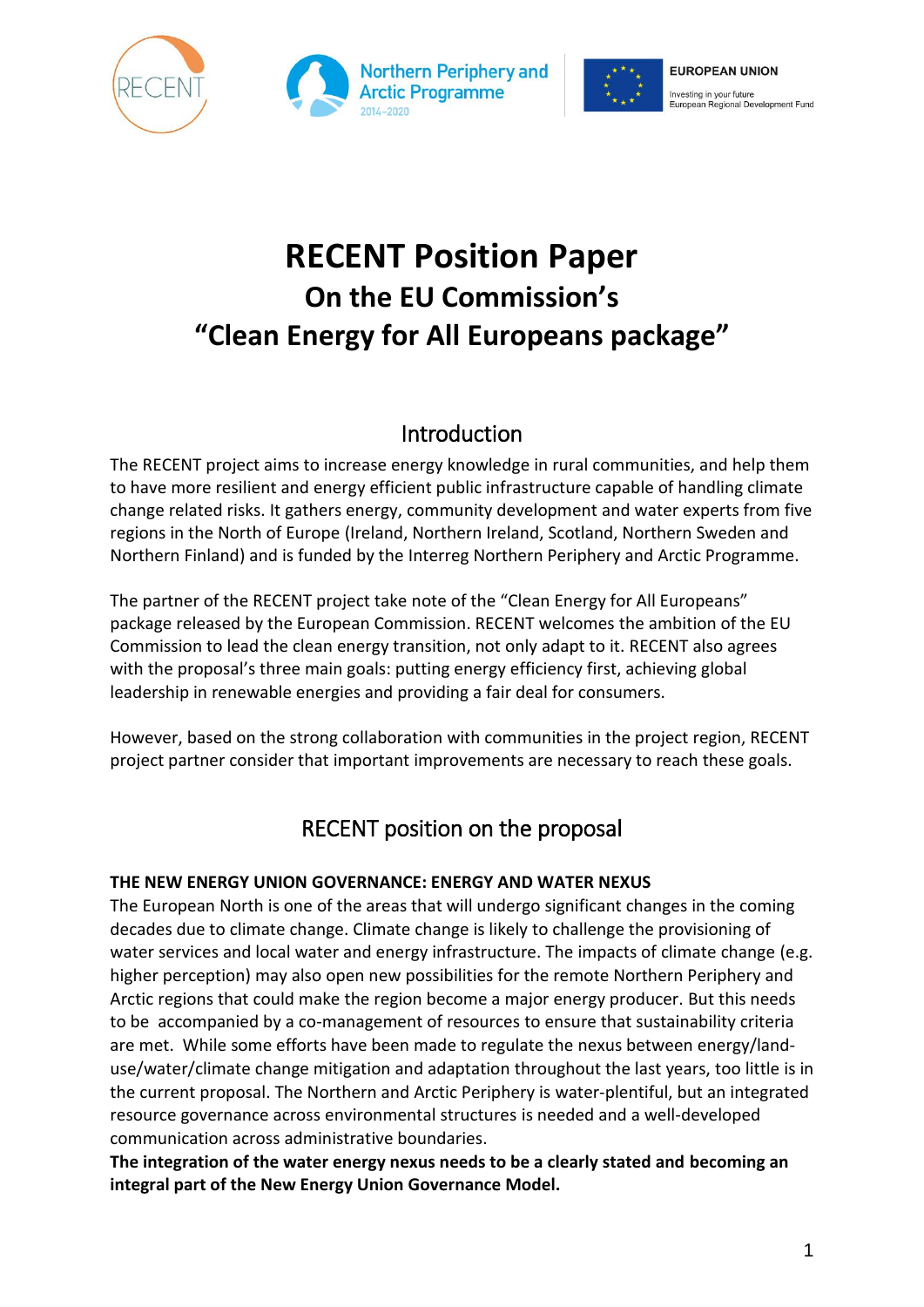





#### **UNTAP THE POTENTIAL OF COMMUNITY-BASED SUSTAINABLE ENERGY**

More focus needed to explore the enormous potential for community-based sustainable energy projects in the European North. This is in line with the European Parliaments implementation report on the EED, published in June 2016, which says that "the potential of local energy savings should be exploited much more, as local and regional authorities are central in driving forward energy efficiency and, overall, the energy transition"

RECENT welcomes therefore the Commissions proposal which entitles "consumers or communities of consumers […] to produce, store or sell their electricity, allowing them to take advantage of the falling costs of rooftop solar panels and other small-scale generation units to help reduce energy bills." However, so far the legal framework on both European, national and regional level as well as support schemes are mostly designed for large-scale operations or individual households. The potential for efficient and renewable community projects is enormous but has been overlooked so far.

RECENT project experience shows that the specific features of the Northern Periphery and Arctic Region such as low population density, low accessibility, low economic diversity, abundant natural resources, and high impact of climate change result in joint challenges and joint opportunities that can best be overcome and realised by more cooperation**. RECENT asks therefore for further developing funding opportunities for regional cooperation to allow for supporting communities from first planning to concrete implementation of projects.** To realise that one option could be to follow the example of the Interreg Europe with a two-step project design with a project duration of 3 -5 years with a first phase which is about feasibility study and implementation plan and, if results are promising, a second phase which is about implementation and evaluation.

Beyond, RECENT asks for regulation

- to explore possibilities to ensure that part of revenue from renewable projects are channelled towards local development projects. An example for an implementation is the Scottish Government's legislation of the feed-in tariffs relating to community projects in Scotland.
- to give people a stake in the energy transition and encourage member states to offer stable economic incentives for community energy generation. The revised RED should therefore include regulation to encourage sustainable community energy project with high participation rate of local citizens. There are many examples for this type of community projects, among others the "Samso model" aiming at developing the island into a fully sustainable model driven by renewable energy where the islanders have a stake in their local development plan?